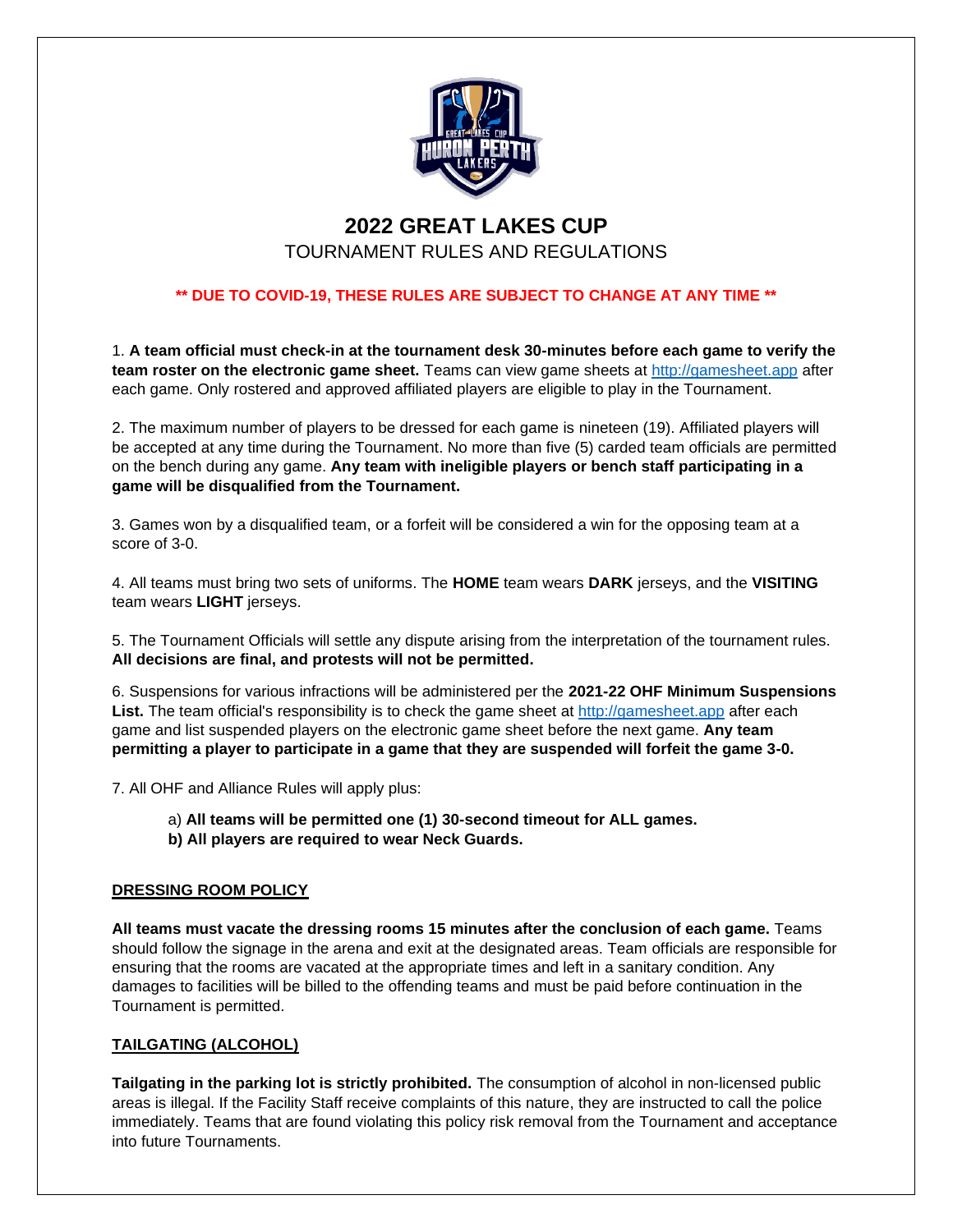# **GAME TIMES AND PROCEDURES**

1. Before the Tournament, each team must submit an approved roster and travel permit. All bench staff must review and sign the electronic game sheets before each game. Please check that all players are correctly listed, and suspensions are properly documented.

2. All games will start on a fresh sheet of ice. **Period lengths will be 10-15-15 stop-time.** The U14 (2008) division will also receive a flood after the conclusion of the 2nd period. The Tournament Committee reserves the right to eliminate the flood between periods due to time constraints or delays.

3. A 3-minute warmup will be permitted before the start of each game. **Teams are required to bring their own pucks, water bottles, and medical supplies.**

4. **The time clock will switch to straight time during the 3rd period when the goal differential is five (5) or more**. All penalties called while the mercy rule is in effect will be time and a half. A penalty cannot be completed during a stoppage of play. The player may not leave the penalty box until the puck is dropped. **The clock will continue with straight time until the goal differential is reduced to 3 or less.**

5. **There will be no curfew for games**, but the Tournament reserves the right to curfew games prior to their commencement due to circumstances beyond our control.

# **TOURNAMENT HEADQUARTERS**

The Schedule and Standings will be posted on the Huron-Perth Lakers website. They will also be posted outside Tournament Headquarters at the following location:

## **Stratford Rotary Complex, 353 McCarthy Road, Stratford**

# **ROUND ROBIN AND PLAYOFF FORMAT**

#### **U12 AAA (2010)**

1. Teams will play 4 Round Robin games. The **Huron** division will play all the teams in the **Ontario** division. The **Erie** division will play all the teams in the **Superior** division.

2. Teams will be awarded 2 points for a win, 1 point for a tie, and 0 points for a loss in Round Robin play.

3. The Top 2 teams from each division after Round Robin play will advance to the Quarter Final.

4. The remaining eight (8) teams will be seeded in the **Quarter Final** as follows:

```
1
st Huron vs 2nd Superior
1
st Ontario vs 2nd Erie
1
st Erie vs 2nd Ontario
1
st Superior vs 2nd Huron
```
5. The remaining four (4) teams will be re-seeded after the Quarter Final based on ALL games played.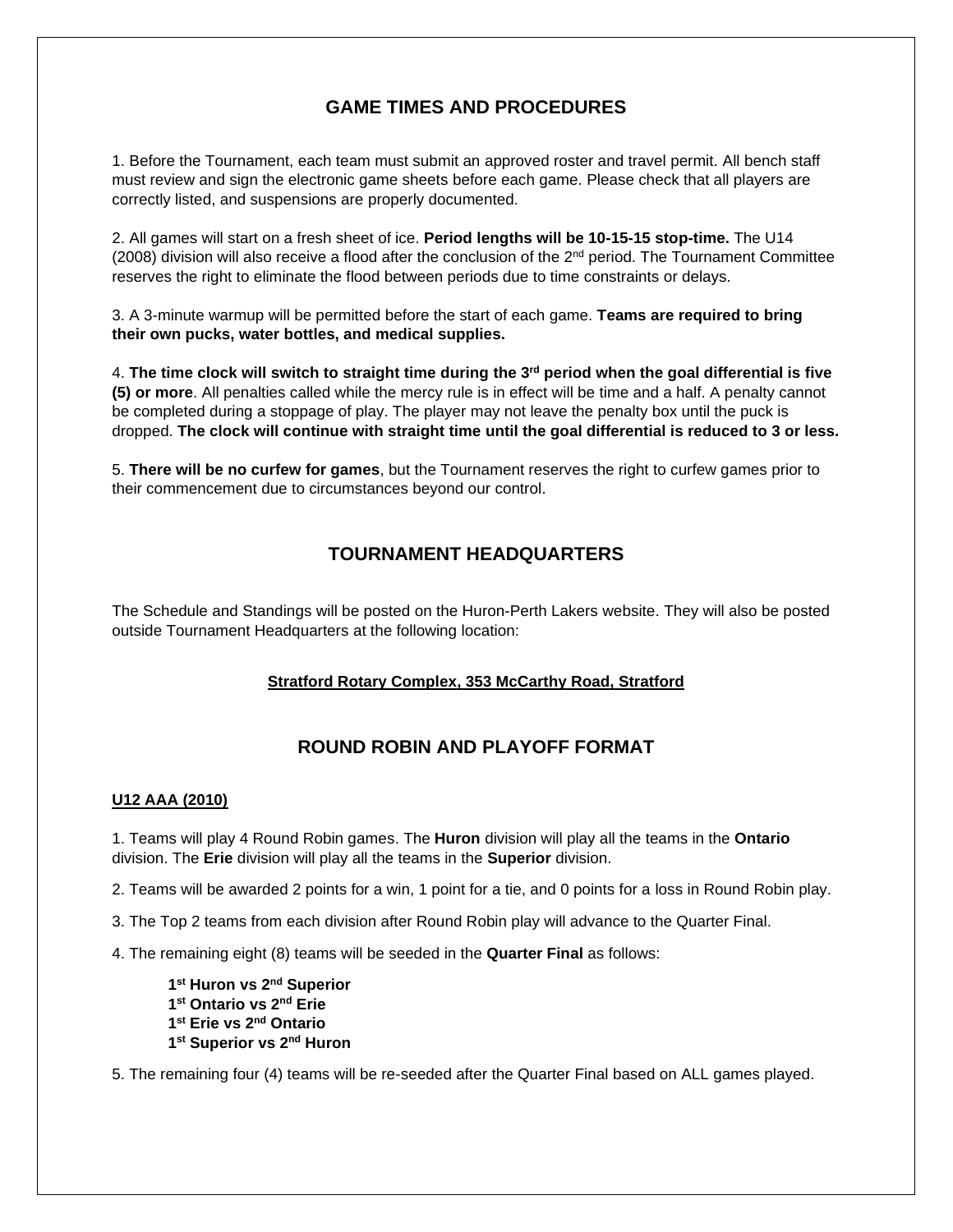## **U14 AAA (2008)**

1. Teams will play 4 Round Robin games. The **Huron** division will play all the teams in the **Ontario** division. The **Erie** division will play all the teams in the **Superior** division.

2. Teams will be awarded 2 points for a win, 1 point for a tie, and 0 points for a loss in Round Robin play.

3. The Top 2 teams from each division after Round Robin play will advance to the Quarter Final.

4. The remaining eight (8) teams will be seeded in the **Quarter Final** as follows:

 **st Huron vs 2nd Superior st Ontario vs 2nd Erie st Erie vs 2nd Ontario st Superior vs 2nd Huron**

5. The remaining four (4) teams will be re-seeded after the Quarter Final based on ALL games played.

#### **SEMI-FINAL SEEDING**

The remaining four (4) teams will be seeded 1-4 based on overall points in ALL games played. The highest seed will play the lowest as follows; **1 vs 4 & 2 vs 3.**

#### **TIE-BREAKING FORMULA**

Teams will be seeded 1-4 as follows:

- 1. The team with the most wins
- 2. Goal Differential: GF / GF+GA. (The max goal differential per game shall be no greater than 7)
- 3. Least Goals Against
- 4. Most Goals Scored
- 5. Least Penalty Minutes
- 6. Coin Toss

The highest seed will be designated as the **HOME** team in the QF, SF, and Championship games.

**In the case of any disputes, the decision of the Tournament Committee will be final.**

#### **OVERTIME (ELIMINATION GAMES)**

1. In Elimination Games, at the end of regulation time, where the game is tied, a 5-minute 3 on 3 sudden death overtime period will be played. A 10-minute 3 on 3 sudden death overtime period will be played in the Championship Game.

2. If teams are still tied after the overtime period, a three (3) player shootout will occur. Each team will select three (3) different shooters, to shoot on the opposing goalie. The home team will shoot first, followed by the visiting team, until all three shooters from both teams have had a turn. If still tied after 3 shooters, a sudden victory shootout will occur. The home team will shoot first, followed by the visiting team, until one team has scored, and the other has not. **A player may not shoot twice unless all players have taken a shot.**